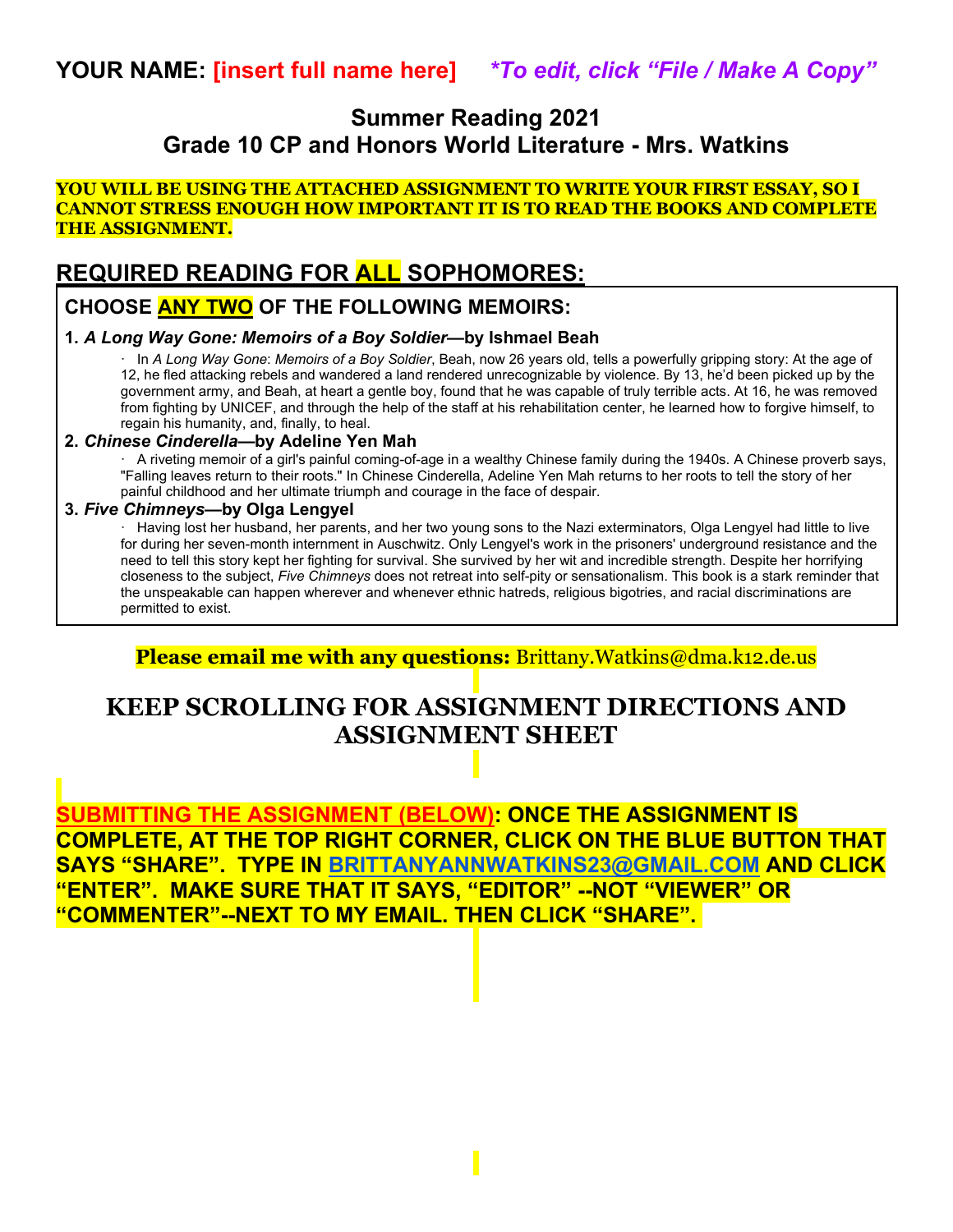## **CP AND Honors World Literature ASSIGNMENT DIRECTIONS**

## **NOTE:** THIS IS DUE BEFORE THE FIRST DAY OF CLASS FOR ALL CADETS, REGARDLESS IF YOU HAVE ENGLISH IN THE FIRST OR SECOND SEMESTER.

Despite the fact that no two of these memoirs are alike, the authors all convey pretty similar messages. Once you have read two of the three memoirs, fill out the questions below (next page). In preparation for a comparative analysis essay that we will write at the start of the semester, you will complete this assignment according to the following directions:

- 1. First, you must identify **three themes** (central messages / "takeaways") conveyed by the authors of **both** memoirs.
	- a. **IMPORTANT:** Themes should **NOT** be one word, such as 'loss', 'hope' or 'war', for example. Instead, ask yourself, "*what is the author saying about 'loss', 'hope', or 'war'?* Themes should be universal **messages**, such as "finding yourself after **loss**/grief", "never lose **hope**" or "**war** changes people for the worse".
	- b. ALSO, make sure you're wording the themes as MESSAGES. "Living in a harsh environment" would not be a message--that's just something that *happens* to both authors; however, "Learning to adapt to harsh new surroundings" or something else related *to* the harsh environment (but worded as a message) would qualify as a theme.
- 2. Type the three themes you identified (that can be applied to both memoirs).
- 3. Fill the assignment sheet with textual evidence from each of the two books, always remaining consistent that your first memoir will be "Book One" and the second memoir will be "Book
- Two".

For example, if I read *Five Chimneys* and *Chinese Cinderella*, on my Google form, *Five Chimneys* will always be "Book One", and *Chinese Cinderella* will always be "Book Two".

- a. **ALL of your examples should be direct quotes from the book**—this doesn't mean that there have to be quotation marks around the original text, it just means that you will copy any part of the text VERBATIM (word for word) from the books, therefore you are "quoting" the authors. The quotes should be the best possible reflection of the themes you chose. They can range from 1-3 sentences of text. Be sure to label each quote with the page numbers from which they came.
- b. Keep in mind that the quote should likely reflect the theme you're illustrating, *even out of context*. This means that a reader of google document should be able to read each of your quotes, having not even read your summer reading books, and still be able to take a close guess as to which themes you are illustrating…**SO CHOOSE WISELY**!

**\*Make sure your assignment is YOUR assignment…you should not have the same google document submission as anyone else! Having the same themes/quotes as another cadet will result in a zero for the assignment.**